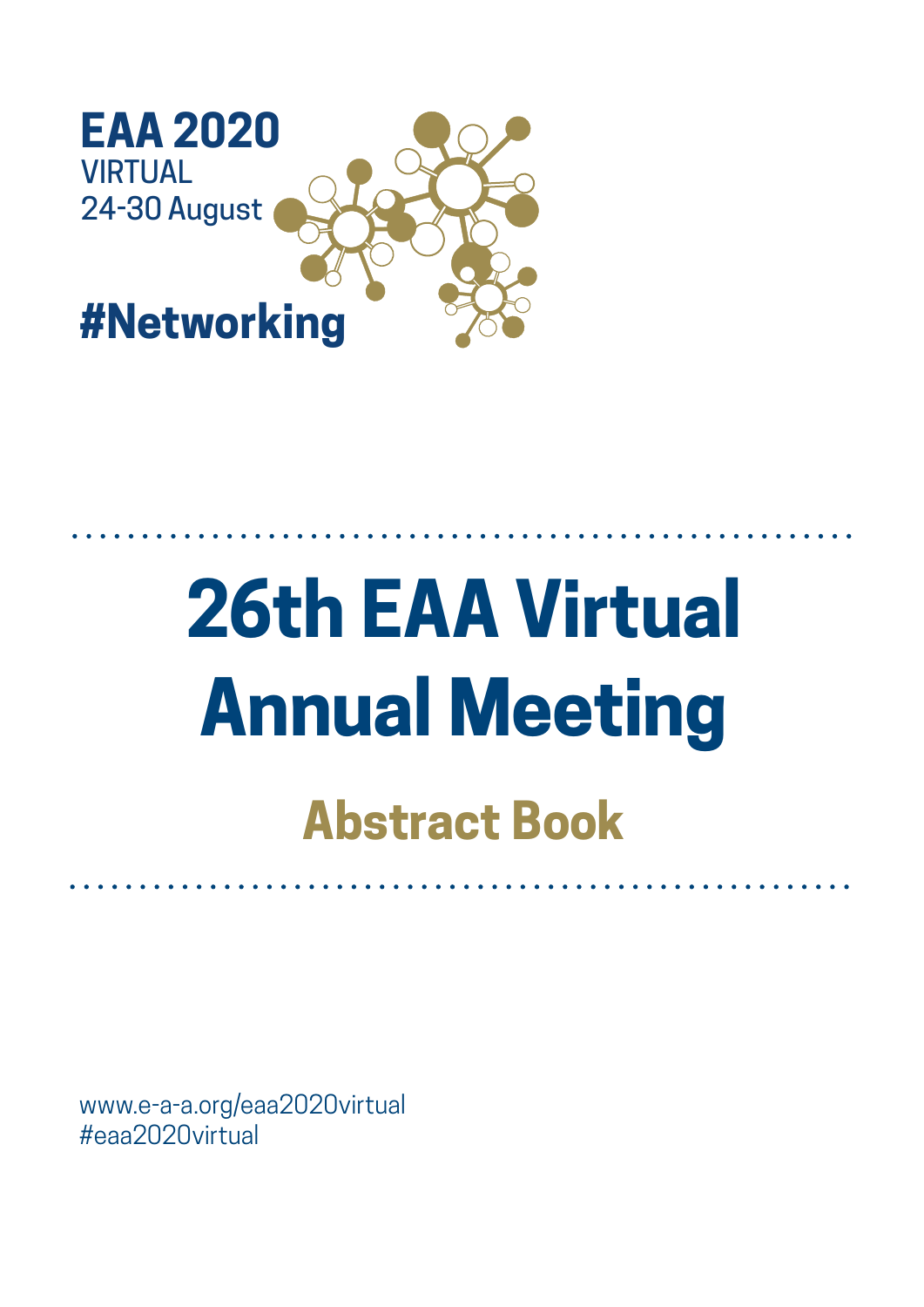#### **26th EAA Virtual Annual Meeting – Abstract Book**

**Technical editing**: Kateřina Kleinová (EAA) **Design and layout:** Kateřina Kleinová (EAA) **ISBN:** 978-80-907270-7-6 European Association of Archaeologists Prague, August 2020 © European Association of Archaeologists, 2020

## ORGANISER



### HOW TO READ THE ABSTRACT BOOK

The Abstract Book is ordered by session numbers which were allocated during the session submission (i.e., the number sequence is discontinuous).

Author's affiliation is stated in brackets following the author's name; where authors share the same affiliation, it is only stated once.

Index of Authors includes all session organisers and only the main authors of contributions.

Please note that names, titles and affiliations are reproduced as submitted by the session organisers and/or authors. Language and wording of titles and abstracts are not revised.

# **26th EAA Virtual Annual Meeting Abstract Book**